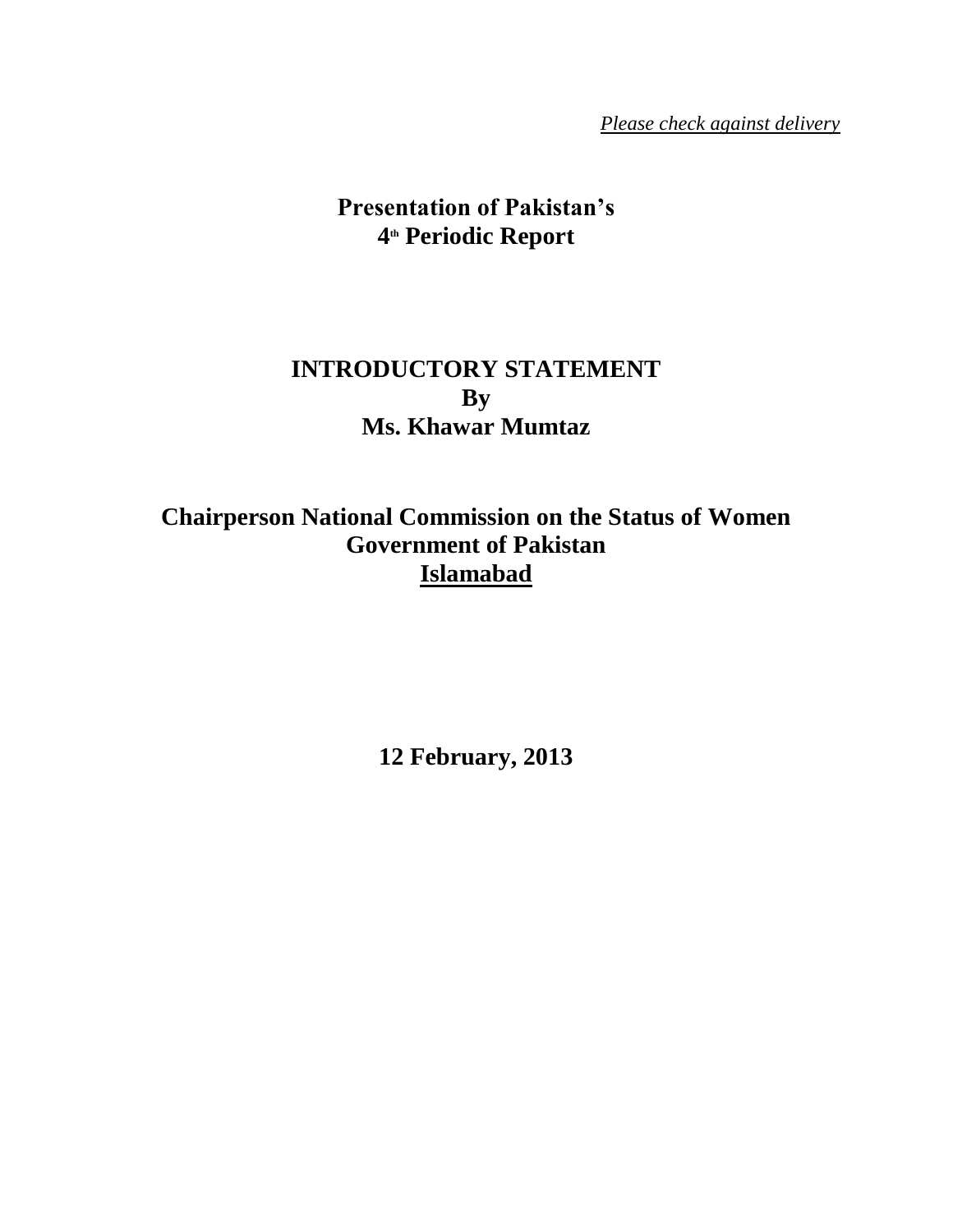# **Introductory Statement of Pakistan**

## **Madam Chairperson of UN CEDAW Committee, Distinguished members of the Committee Ladies and Gentlemen**

It is my privilege to represent the Government of Pakistan to discuss the  $4<sup>th</sup>$  periodic report of our country in this august forum and to further apprise the Committee on Pakistan's Commitment and progress in implementing our obligations in accordance with the Convention on the Elimination of All Forms of Discrimination Against Women (CEDAW).

### **Madam Chairperson, honourable members of the committee**

The delegation originally was to be led by Mr. Mustafa Nawaz Khokhar, Advisor to the Prime Minister on Human Rights. For reasons beyond his control, committing him to other official matters at home, he has regretfully not been able to make it here.

A number of federal and provincial parliamentarians who were part of the delegation also had to stay back in view of the upcoming elections in Pakistan.

Let me introduce members of Pakistan's delegation. My delegation comprises Mr. Shaigan Shareef Malik, Secretary, Ministry of Human Rights, Mr. Zamir Akram, Ambassador/Permanent Representative of Pakistan to the United Nations in Geneva, Ms. Mariam Aftab, Counsellor, Mr. Afaq Ahmad, Third Secretary, Permanent Mission of Pakistan, Geneva and Ms. Shabana Hamid, Deputy Director, Ministry of Human Rights and myself, Khawar Mumtaz, Chairperson, National Commission on the Status of Women.

Before proceeding further, I would like to share with you the fact that the compilation of the fourth periodic report is a combined effort of Government entities and civil society organizations. It was prepared by the Ministry of Women Development under the supervision of a Working Group headed by the then Chairperson of the National Commission on the Status of Women Parliamentarians, representatives of relevant Federal and provincial governments and civil society organizations. The report was then presented to and discussed by the Parliament and has also been shared on the official website of the Ministry of Human Rights.

### **Madam Chairperson, honourable members of the committee**

Before presenting the report, I would like to state that Pakistan is a developing country which is confronted with the scourge of terrorism and continues to face myriad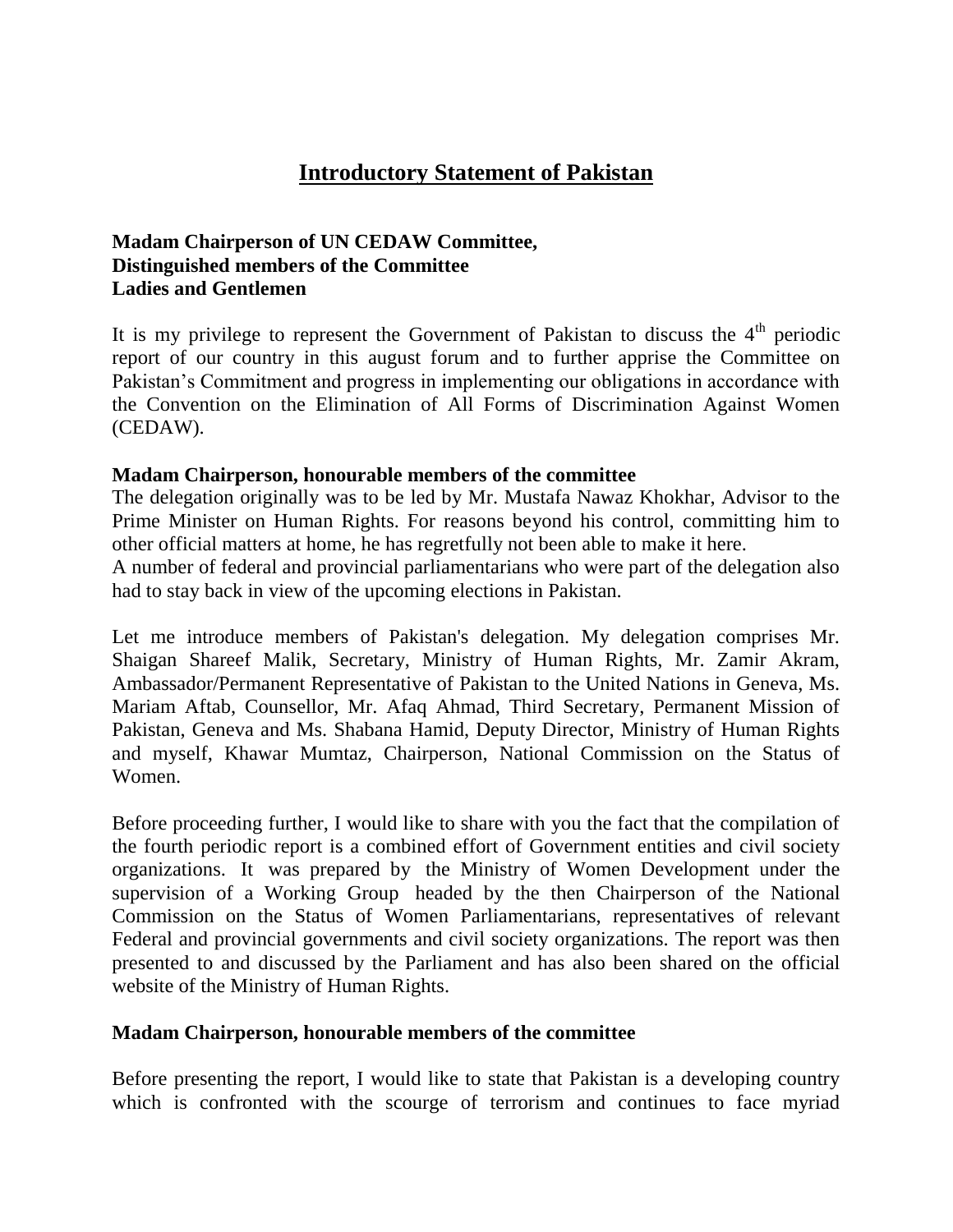challenges in the full realization of human rights of its citizens, particularly women. But that should not deter us from acknowledging the progress that we have made thus far, rather it should serve as a guide for the future.

Let me begin with a brief overview of the context within which Pakistan has to operate in order to address discrimination against women and undertake interventions to promote and secure their status as equal citizens. The period covered by the report has been one of the most challenging in recent years for Pakistan, in terms of improving the momentum of socio-economic development and implementing reforms particularly for women. The challenges may be summarized as:

- 1. The rise of extremism backed by the ruthless use of force whereby anyone opposed to the extremists" worldview is targeted. These in the past few years have included people of different sects and ethnic groups, religions, security forces, government installations, schools, as well as women and girls, women human rights defenders and even women health workers as evidenced by the attack on Malala Yusufzai last year, on Farida Afridi in KPK and polio vaccinators across the country. Law enforcement operations against extremists/terrorists in different parts of the country add to the physical, emotional and livelihood insecurity of women and girls.
	- 2). The age old customs and practices embedded in our social structures like killing in the name of honour, forced and early marriages, wani, swara, etc.
	- 3). Natural disasters have posed humanitarian challenges in the form of displacement of millions of people due to the floods of 2010-11. Women suffered more.
	- 4). Devolution of power to the provinces under the  $18<sup>th</sup>$  Constitutional Amendment was a historic step towards greater autonomy and space for provincial governments to address social problems. The move from a centralized system to the provincial one is a slower process than anticipated and is faced with the problems of integration and coordination of policies from the national to the provincial levels. Women"s development is now devolved to the provinces with functioning Women Development Departments.

After the  $18<sup>th</sup>$  amendment, the Ministry of Human Rights has been entrusted with the mandate to deal with human rights aspect of women empowerment and gender mainstreaming.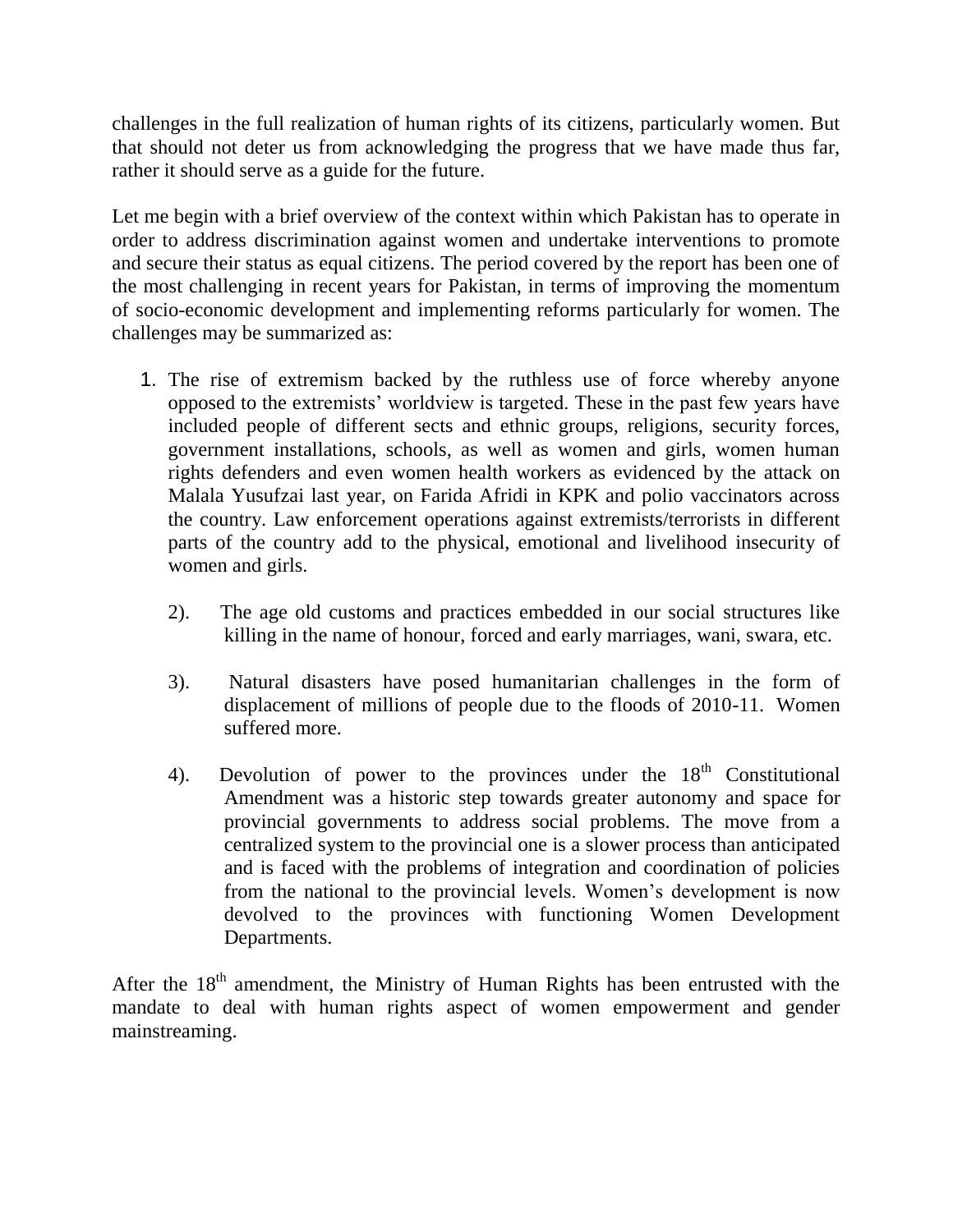## **Madam Chairperson and distinguished members**

I would like to reiterate Government"s resolve to address women"s discrimination. Almost half of Pakistan"s population which is women deserves a strong effort to make them equal citizens. The Government has used a multi-pronged strategy of legislation, policies and programmes to reach out to women, especially the most deprived. Let me use this opportunity to highlight some specific measures and affirmative action in the reporting period that the Government of Pakistan has taken to eliminate discrimination against women of Pakistan and to empower them.

Pakistan, while formulating its state laws, policy frameworks and implementation mechanisms remains cognizant of its obligations under international human rights instruments, to which it is a state party. The Constitution does not allow laws or customary practices inconsistent with or in derogation of Fundamental Rights.

### **Madam Chairperson, honourable members of the committee**

### **Legislative measures taken by the Government:**

To empower the women of Pakistan, a number of laws have been introduced and enacted to address specific aspects of discrimination against women and/or women"s rights.

**Protection Against Harassment at Workplace Act 2010**: As increasing number of women enter the public sphere they face sexual harassment in their places of work. Cognizant of the situation two laws against sexual harassment were enacted by the Parliament in March 2010: Protection against Harassment at Workplace Act and the Criminal Law Amendment Act to amend the Penal Code and the Code of Criminal Procedure to criminalize harassment at public and work places. Under the Act sexual harassment is now punishable with imprisonment of up to 3 years or substantiatal fine or both. In line with the provisions of the Act, approximately all government institutions have constituted Anti-harassment committees consisting of at least one woman member to address complaints against harassment of women and an appellate forum has been established in the form of the Office of Ombudsperson in 2011. Implementation Watch Committee functions at the federal and provincial levels to oversee the implementation of these laws. Private enterprises and CSOs are also required to implement the law and many have adopted the prescribed code of conduct.

Frequent awareness raising sessions are also organized.

**Prevention Of Anti Women Practices Act 2011.** Enacted on 22nd December 2011, as Criminal Law (Third Amendment) Act, 2011, is perhaps the most significant of all recent legislations. It aims to banish harmful, old-age customary practices like giving a female in marriage or otherwise in *badla-e-sulha*, *wanni* or *swara*, depriving a woman from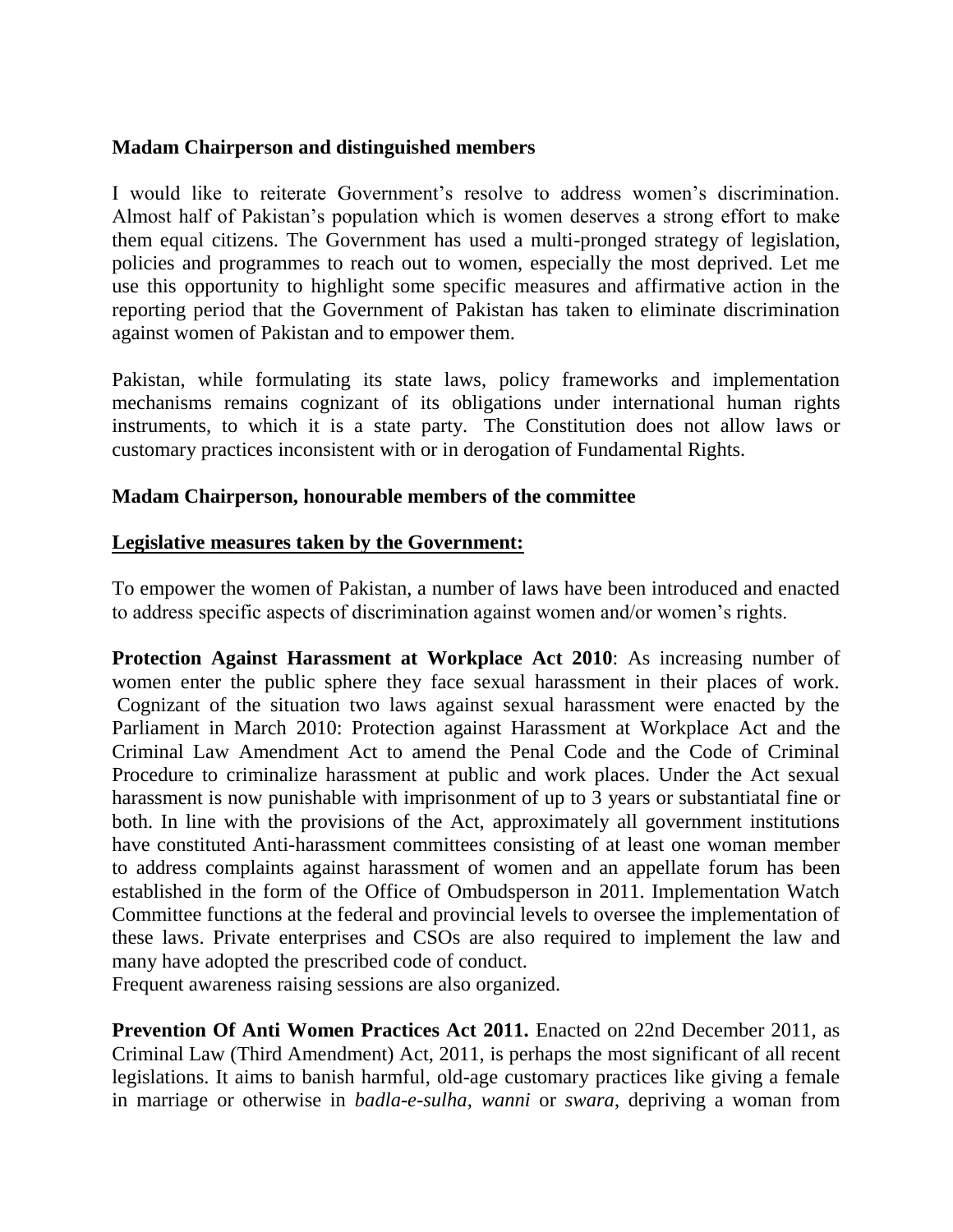inheriting property, forced marriages, marriage with the Holy Quran. Various provisions of CEDAW are addressed through this Act. The foremost significance of this law is the acknowledgement of women"s discrimination through customary practices and criminalizing them. This has come a long way from trying to justify discrimination on the basis of customary practice.

**Criminal Law (Second Amendment) Act 2011**, commonly known as Acid Control and Acid Crime Prevention Law has been enacted whereby the act of mutilating women by the use of acids or other corrosive substance is punishable with death or life imprisonment.

**National Commission on the Status of Women Act 2012** has given greater financial and administrative autonomy to the Commission for thepromotion and protection of social, economic, political and legal rights of women. In addition the Commission acting as a Court can inquire and investigate cases of non observance and violations of women"s rights. It can also make recommendations for consequential actions to competent authorities. The Commission can also review existing laws and policies and make recommendations to eliminate discrimination. Previously, the Commission had comparatively limited authority.

**National Commission on Human Rights Act 2012** has been enacted and is being established in line with the Paris Principles. Upon Commissioning it would supplement the work being done by the NCSW.

The following laws proposed by the NCSW are in the legislative process:

- **i. Domestic Violence (Criminal Law Amendment) Bill, 2012** to address domestic violence
- **ii. Hindu Marriage Bill 2012,**
- **iii. Christian Marriage (Amendment) Bill 2012**
- **iv. Christian Divorce Amendment Bill 2012**
- **v. Prevention and Control of Women Trafficking Act, 2010**

# **Madam Chairperson, honourable members of the committee**

# **Policies**

**National Judicial Policy 2009** has provided for the enhancement of women's access to justice and emphasized that family cases should be decided within 3-6 months, suits and appeals arising out of family cases, divorce, dissolution of marriages, custody of minors, guardianship, maintenance of wives and minors and inheritance cases shall be decided within 1-4 months. Priority has been given to women and juvenile cases for quick disposal.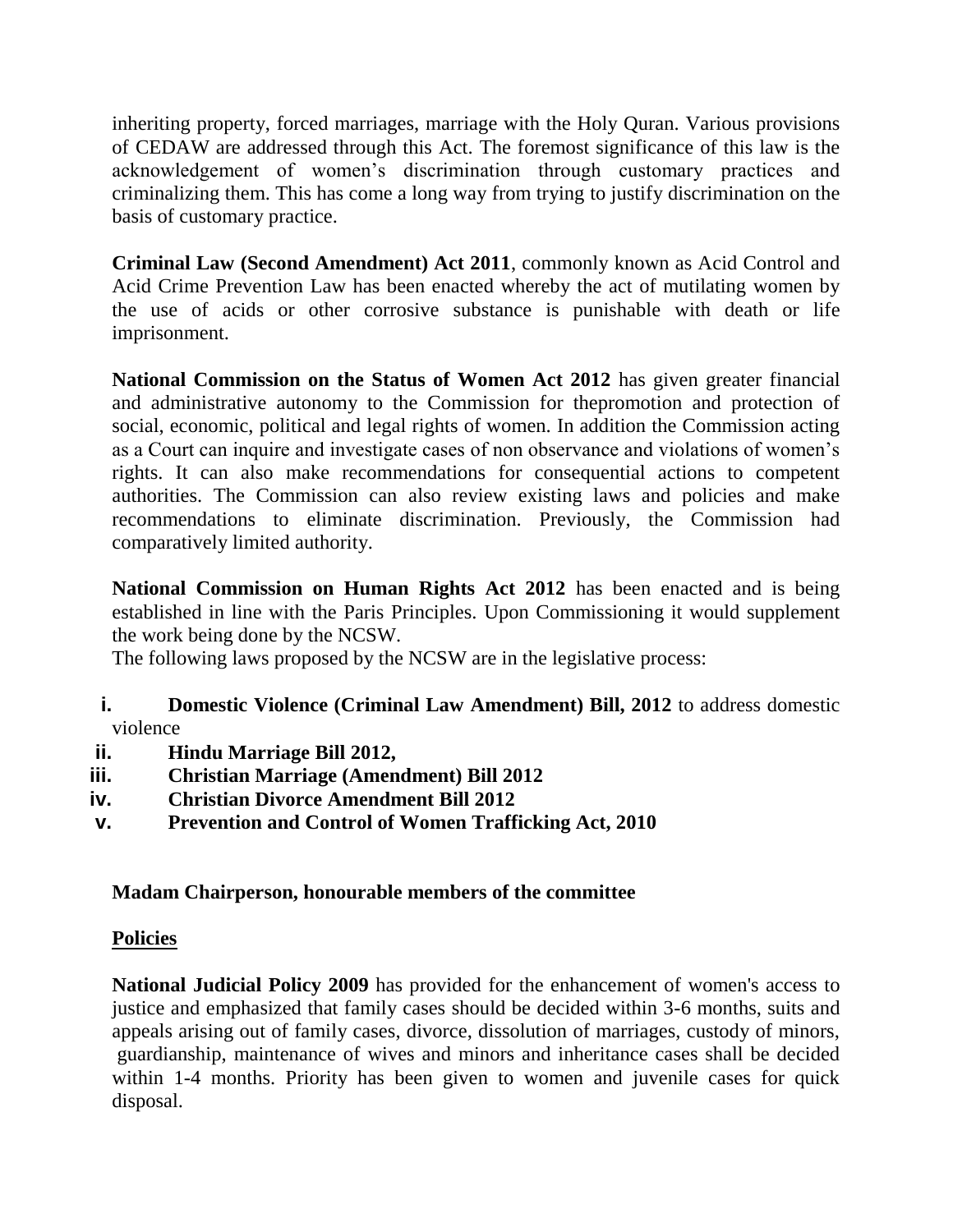**Home based workers policy:** The Ministry of Human Rights is finalizing a Home Based Worker Policy in consultation with other Federal Ministries and Provincial Governments. The policy contains plans and programmes for the protection and promotion of rights and benefits of home based workers majority of whom are women (estimated 65%). Punjab Government has a draft Home based workers Policy ready for adoption.

## **Madam Chairperson, honourable members of the committee**

**Gender-disaggregated data:** Collecting accurate gender disaggregated data especially related to violence against women is an issue with most countries and Pakistan is no exception. Being mindful of the significance and implications of such data, Government of Pakistan established the "Gender Crime Cell" (GCC) within the National Police Bureau (part of the Federal Ministry of Interior) in April 2006. The Gender Crime Cell gathers, collates and analyzes data of cases of violence against women, especially of gang rape, rape, abduction, kidnapping and karo-kari i.e. honor killing. One of the most significant revelations of the GCC data was the drastic drop in the number of women prisoners due to changes in the Hudood Ordinances by the Women Protection Act 2006. Efforts are on to upgrade the Systems of data collection along-with training of police personnel

At the provincial level, Government of Punjab has established Women Crisis & Rehabilitation Help Desk and 24/7 toll free help line at district level which will maintain disaggregated data on gender- based violence. Government of Sindh collects data through complaint cells, media cells and Shaheed Benazir Centers for Women. Government of Khyber Pakhtoonkhwa (KPK) is collecting data through placement of separate 'report registers' to file complaints of all cases against women and children. Similarly, Government of Baluchistan gathers statistical data on gender based violence in collaboration with civil society organizations working on issues of women rights.

A number of other measures have also been undertaken by the Government of Pakistan to ensure compilation of disaggregated data and its availability. These include sensitization and capacity building of the Federal Bureau of Statistics and the Population Census Organization and aligning it with the SAARC gender database.

# **Madam Chairperson, honourable members of the committee**

### **Women's development and economic empowerment**:

Women Development Schemes have been developed and many steps have been taken to facilitate their role in the development of the country and at all levels. There are a number of micro-credit schemes instituted by the Government for rural and urban poor women. These have continued to expand with funding from various sources the most recent one being Akhuwat, interest free loan scheme for women introduced by a private charity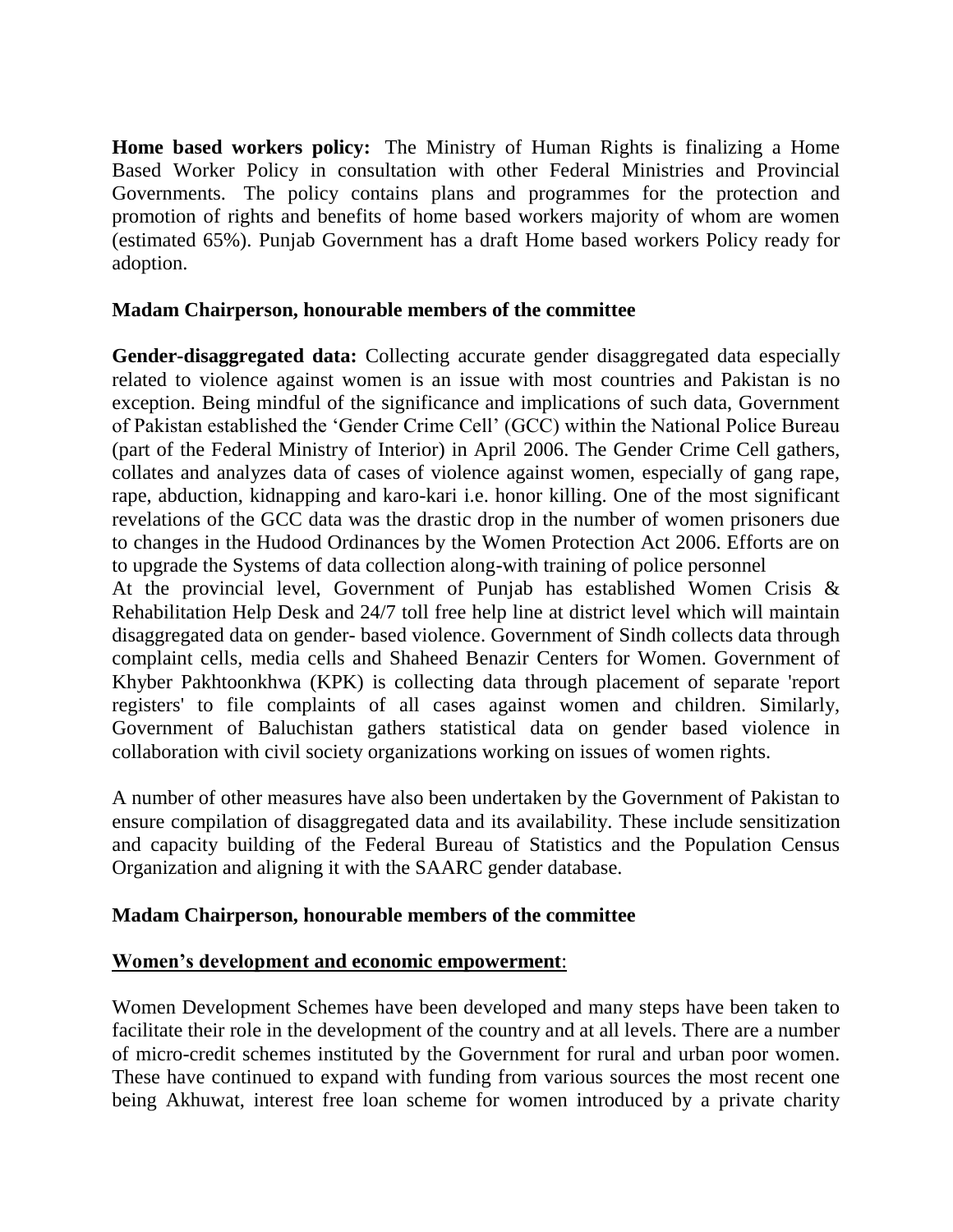organization. The Punjab Bank has initiated "Women Entrepreneurship Scheme" for granting loans to commercial ventures by women for initiatives in private capacity, including day care centers, bakeries, eateries, catering, furniture, interior designing, boutiques, fitness gymnasia, event management, vocational institutes, driving schools, jewelry, clothing and accessories, and any other feasible projects.

However, perhaps the most significant initiative for women has been the **Benazir Income Support Program**, a double pronged scheme that envisages poverty reduction and at the same time aims at facilitating women"s empowerment. By by-passing gatekeepers and reaching out to women in poor households as recipients of a monthly stipend, the intervention has had the impact of raising the importance of the women in the household. The spin offs of the scheme have been an increase in the issuance of National Identity Cards for women (almost 85% women now have ID cards) which opens the way for other opportunities – development schemes, voting right, contesting elections, etc. Moreover, women now operate bio-metric cards and have been catapulted into using technology; at the same time their mobility has been enhanced. Additionally under the Program the costs of one child"s education from each BISP household is fully covered; there is a credit scheme for entrepreneurial undertakings backed by training in enterprise management and guidance, and there is a health insurance scheme. Seeking to cover over 7 million households, the program is a major change maker in perceptions on women.

Another land mark scheme instituted in Sindh and a model that may be replicated in other provinces is the Land to the Landless scheme instituted in 2009. Ownership and control over assets is seen as a critical ingredient in raising women"s position and gives them decision making space. Under the scheme title of the land is transferred to a woman alone. In a country where women are usually denied inheritance and land entitlement this is a land mark scheme. Over 6000 women have already received land under this; the title is backed by extension services and training which includes provision of seeds and access to markets. While the quality of land has varied from case to case, and obstacles have been raised in some instances by local powerful people the scheme has been assessed as successful.

In order to draw attention to the significance of women in public and economic life, the Prime Minister of Pakistan has declared 22<sup>nd</sup> December as National Day for the Rights of Working Women, 12 February as national Women Day and 11<sup>th</sup> October as Girl Child Day. The current year is being celebrated as a Year of the Girl Child.

### **Madam Chairperson, honourable members of the committee**

# **Women's political participation:**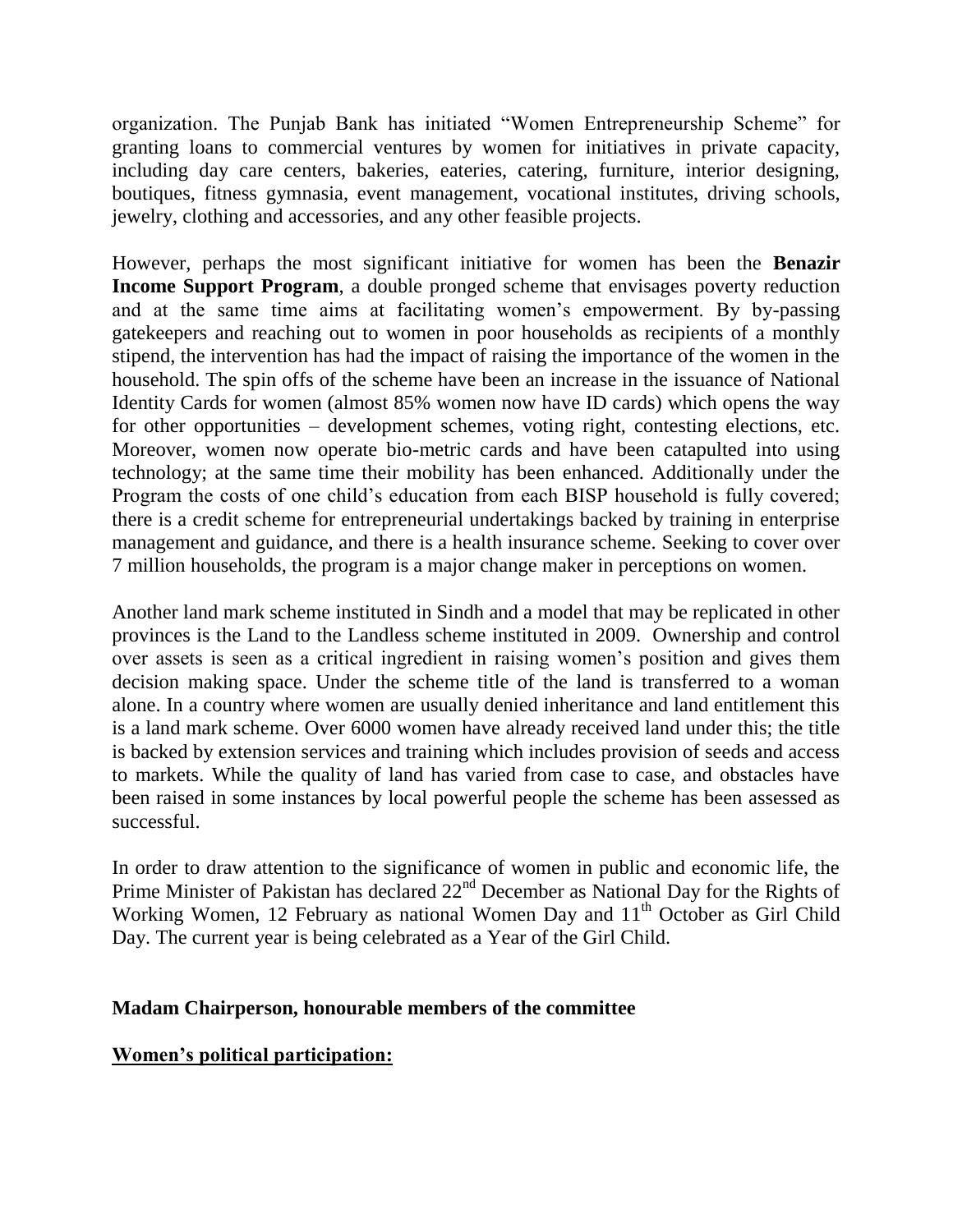Political empowerment of women has been among the top priorities of the democratic government. The number of women in elected positions has shown a steady increase. Currently apart from 60 reserved seats, there are 16 directly elected women in the National Assembly. They hold 22.2 percent seats in the National Assembly, 17 percent seats in the Senate and 17.6 percent seats in the Provincial Assemblies. Women Parliamentarians formed a Women Parliamentarian Caucus in July 2009, which has been very effective in creating consensus on women"s issues.

Women parliamentarians are among the most active legislators having initiated the majority of bills in the House. They head six important Standing Committees of the National Assembly and 6 Committees and one Sub-committee of the Senate. Local governments that served as political nurseries for women at the grass roots is a devolved subject and all provincial governments are in the process of legislating on this.

Women hold high public position including speaker of the National Assembly, the Deputy Speaker of the Provincial Assembly of Sindh and first female governor of Gilgit-Baltistan.

Many individual women have been outstanding in the fields of art, literature and sports in the country and outside including UN Special Rapporteurs and Chair of a UN Working Group.

# **Madam Chairperson, honourable members of the committee**

Provincial governments have also taken a number of steps to curb harmful practices and pervasive patriarchal attitudes. The Government of Punjab has introduced measures for safeguarding property rights/right of inheritance of women. Government of KPK has taken legislative initiatives to curb harmful practices, i.e., Right to Ownership (Women) Act 2011 and Provincial Commission on the Status of Women Act, 2009; Anti Customary Practice Act 2012 hat specifically addresses KPK"s anti-women custom.

Similarly, Government of Sindh has established complaint centers, working women hostels and commenced a number of awareness raising programs.

### **Madam Chairperson, honourable members of the committee**

Pakistan is fully cognizant of the fact that education is a key to empowerment of women in all spheres. Therefore, the Government has taken a number of steps to overcome obstacles to women and girls" education.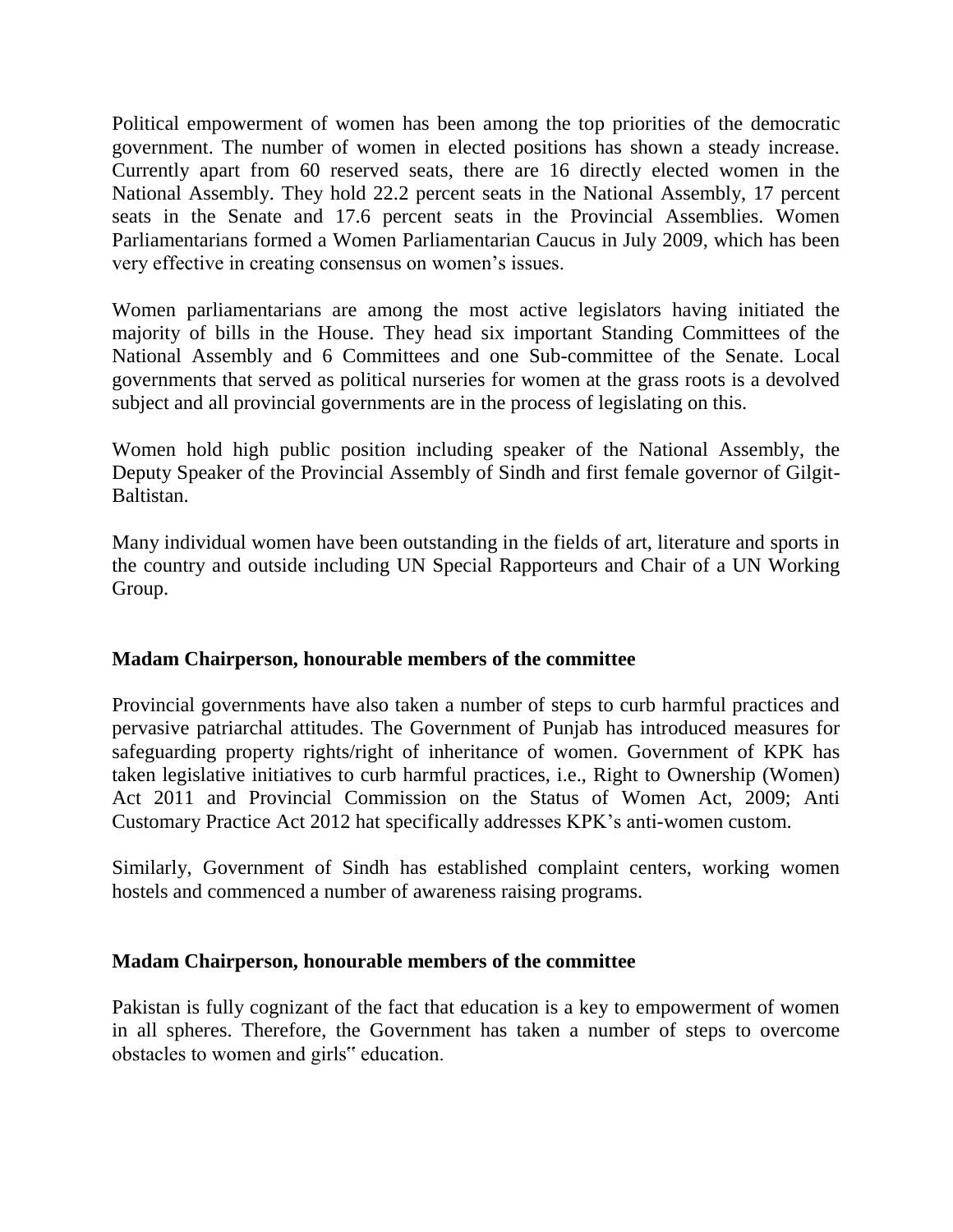In the 18th Constitutional Amendment, Article 25A provides for free mandatory schooling up to the secondary level. The demand for girl's education is growing and almost universal, however, the resources constraint make it difficult for government to keep pace with the demand. Provincial governments have introduced a number of incentives to get girls enrolled in secondary schools including monthly stipend, free textbooks, uniforms and nutritional support to girls' schools. These have resulted in increased girls' enrollment and retention. Construction of library blocks, boundary walls and provision of missing facilities have been completed in various degree colleges. However, Government of KPK is facing bombardment at girl schools and in past five years more than 400 schools have been destroyed and 70% of them were girl's schools.

To increase and retain enrollment of girls in Balochistan and Punjab, the World Food Program provides wheat and oil, primarily for girls, throughout the Province.

The Government of Sindh has introduced multiple technical education and vocational training programs under Benazir Bhutto Shaheed Youth Development Program (BBSYDP) with a particular focus on women. The Program aims to provide opportunities for short-term employment and skill development to approximately 100,000 semi-literate and educated unemployed youth in Sindh for a period varying between 3 months to one year. Skill development programme for women convicts is being implemented by National Vocational and Technical Education Commission (NAVTEC). The Punjab Government has a scheme (Punjab Skill Development Fund) in place across the province to provide women skills for jobs and link them to employment. An ambitious programme it includes numeracy and basic literacy skills as integral part of training. In addition Punjab Government has widely distributed laptops to deserving college students.

### **Madam Chairperson, honourable members of the committee**

Although in pursuance to 18th Amendment to the Constitution, **health sector** has been devolved to the provinces, breast care clinics have been established by the federal government at all nuclear medical centers. Polio eradication campaigns continue to be organized by the Federal Government.

Among various health and reproductive health related interventions 4.5 million women out of 5 million in high risk districts have been vaccinated by Lady Health Workers. Mobile Health Units are already in operation since January, 2011. The Program for Family Planning and Primary Health Care has been launched exclusively for women in the provinces.

Maternal & Child Health Program has been launched by the government in order to improve Maternal and Neonatal Health services with the aim to provide improved access to high quality Mother and Child Health and Family Planning services, train 10,000 community midwives, provide comprehensive Emergency Obstetric and Neonatal Care (EmONC) services in 275 hospitals/health facilities, basic EmONC services in 550 health facilities, and family planning services in all health outlets.